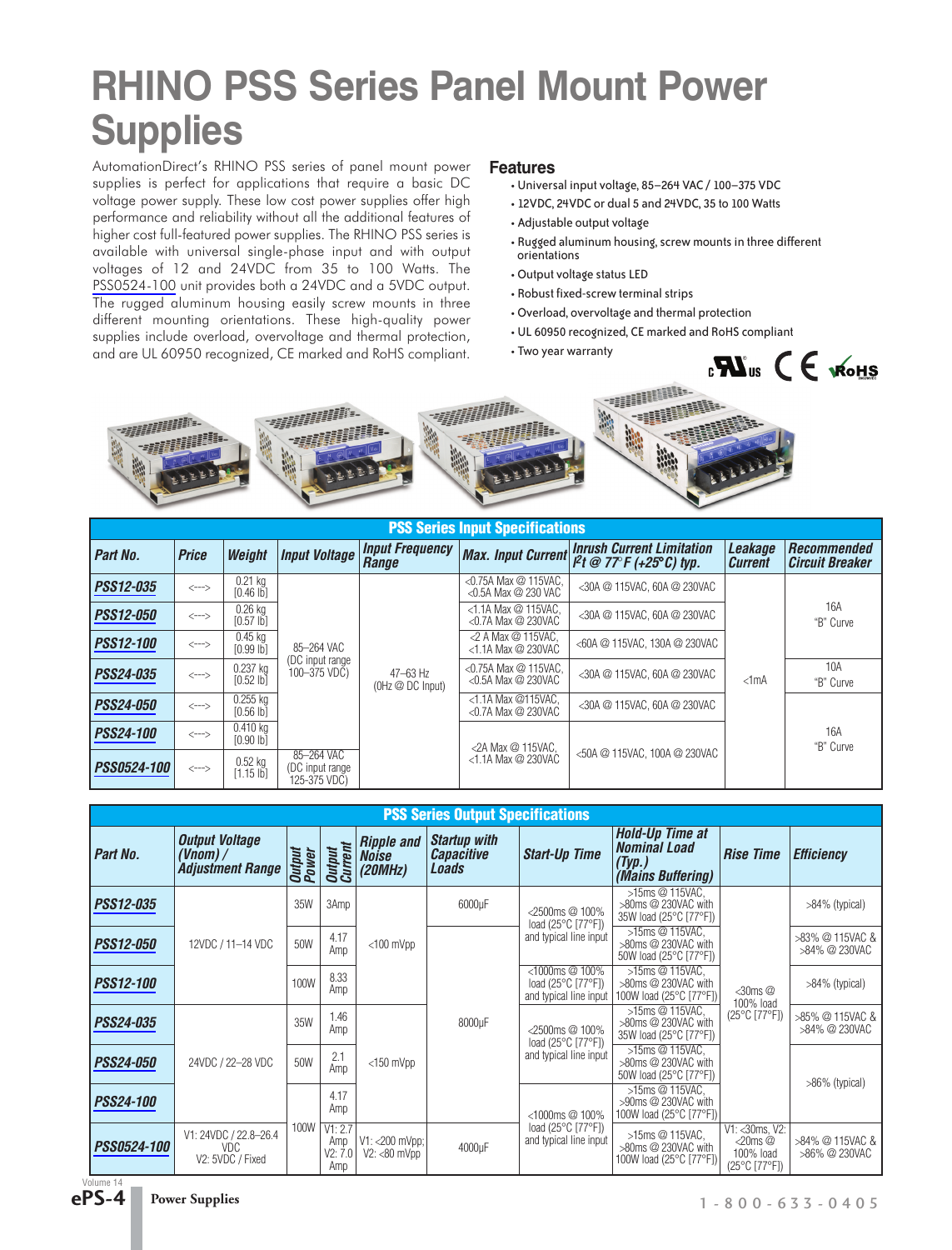### **RHINO PSS Series Panel Mount Power Supply Specifications**

Company Information

Systems Overview

|                                            |                                                                                                                                                        | Programmable<br>Controllers       |
|--------------------------------------------|--------------------------------------------------------------------------------------------------------------------------------------------------------|-----------------------------------|
|                                            | <b>General Specifications</b>                                                                                                                          |                                   |
| <b>Output Line Regulation</b>              | <0.5% typical ( $@$ 85-264 VAC input, 100% load)                                                                                                       | Field I/O                         |
| <b>Output Load Regulation</b>              | <1% typical ( $@$ 85-264 VAC input, 0-100% load)                                                                                                       |                                   |
| <b>Overload/Short Circuit Protection</b>   | >120% rated load current, hiccup mode with auto recovery (PSS0524-100: >150% of total rated output<br>power, hiccup mode, non-latching, auto-recovery) | Software<br>C-more &<br>other HMI |
| <b>Overvoltage Protection</b>              | 32VDC max. (PSS0524-100 V1: <32.4 VDC max., V2: 6.75 VDC max.), hiccup mode, non-latching<br>(auto recovery)                                           | <b>Drives</b>                     |
| <b>Case Cover</b>                          | Aluminium (Al1100)                                                                                                                                     |                                   |
| <b>Signals</b>                             | Green LED DC OK                                                                                                                                        | Soft<br><b>Starters</b>           |
| <b>MTBF</b>                                | >700,000 hrs.                                                                                                                                          |                                   |
| <b>Noise</b>                               | Sound pressure level (SPL) <40dBA                                                                                                                      | Motors &<br>Gearbox               |
| <b>Cooling</b>                             | Convection                                                                                                                                             | Steppers/                         |
| <b>Input/Output Terminal</b>               | Terminal block 5-Pin rated 300V/20A (PSS0524-100: 7-Pin rated 300V/15A)                                                                                | Servos                            |
| <b>Shock Test</b>                          | 30g half sine, 3 times per direction, 6 directions, per IEC60068-2-27                                                                                  | Motor                             |
| <b>Vibration</b>                           | 10 to 150Hz, 5g, 20 min. each axis per IEC60068-2-6                                                                                                    | Controls                          |
| <b>Operating Temperature</b>               | -10°C to +70°C* [14°F to 158°F]                                                                                                                        | Proximity                         |
| <b>Storage Temperature</b>                 | -25°C to +85°C [-13°F to 185°F]                                                                                                                        | Sensors                           |
| Humidity at +25 °C [77°F], no condensation | <95% RH non-condensing                                                                                                                                 | Photo<br>Sensors                  |

\* Operating to 70°C [158°F] possible with a linear derating to half power from 50°C to 70°C [122°F to 158°F]

|                                    |                                                                                                                                                                   |  | Switches           |  |  |
|------------------------------------|-------------------------------------------------------------------------------------------------------------------------------------------------------------------|--|--------------------|--|--|
| <b>Safety and Agency Approvals</b> |                                                                                                                                                                   |  |                    |  |  |
| <b>EMC</b> / Emissions             | FCC Title 47, Class B/EN 55022; CISPR22, Class B                                                                                                                  |  | Encoder            |  |  |
| <i>Immunity</i>                    | EN 61000-4-2,1995; EN 61000-4-3,1998; EN 61000-4-4,1995; IEC61000-4-5,1995;<br>EN 61000-4-6,1996; EN 61000-4-8 or IEC61000-4-12 or IEEE C62.41; EN 61000-3-2,1994 |  | Current<br>Sensors |  |  |
| <b>Voltage Dips</b>                | Conform to EN 61000-4-11                                                                                                                                          |  | Pressure           |  |  |
| <b>Galvanic Isolation</b>          | Input to Output: 3 KVAC, Input to Ground: 1.5 KVAC, Output to Ground: 0.5 KVAC                                                                                    |  | Sensors            |  |  |
| <b>Approvals</b>                   | UR/cUR recognized to UL60950-1 (file no. E198298); CB test certificate and report to IEC60950-1,<br>CE (EMC and Low Voltage directive)                            |  | Tempera<br>Sensors |  |  |
| <b>RoHS Compliant</b>              | Yes                                                                                                                                                               |  | Pushbut            |  |  |

| <b>Additional Data</b> |                                                                   |                                                                   |                            |                                  |  |  |  |  |
|------------------------|-------------------------------------------------------------------|-------------------------------------------------------------------|----------------------------|----------------------------------|--|--|--|--|
| <b>Part No.</b>        |                                                                   | Wire Size / Torque                                                | <b>Terminal Block Type</b> | <b>Chassis Mounting Torque</b>   |  |  |  |  |
|                        | Input                                                             | <b>Output</b>                                                     |                            |                                  |  |  |  |  |
| <b>PSS12-035</b>       |                                                                   |                                                                   |                            |                                  |  |  |  |  |
| <b>PSS12-050</b>       | $0.32 - 2.1$ mm <sup>2</sup> [AWG 22-14] /<br>1.3 Nm [11.3 lb-in] | $0.32 - 2.1$ mm <sup>2</sup> [AWG 22-14] /<br>1.3 Nm [11.3 lb-in] |                            |                                  |  |  |  |  |
| <b>PSS12-100</b>       |                                                                   |                                                                   |                            |                                  |  |  |  |  |
| <b>PSS24-035</b>       |                                                                   |                                                                   | Fixed screw terminals      | $0.4 - 0.8$ Nm $[3.5 - 7]$ lb-in |  |  |  |  |
| <b>PSS24-050</b>       | $0.32 - 3.3$ mm <sup>2</sup> [AWG 22-12] /                        | 0.32-3.3 mm <sup>2</sup> (AWG 22-12) /<br>1.3 Nm [11.3 lb-in]     |                            |                                  |  |  |  |  |
| <b>PSS24-100</b>       | 1.3 Nm [11.3 lb-in]                                               |                                                                   |                            |                                  |  |  |  |  |
| <i>PSS0524-100</i>     |                                                                   |                                                                   |                            |                                  |  |  |  |  |

oders rent Sensors ssure sors nperature sors hbuttons Lights Process Relays/ Timers Comm.

Limit

Terminal Blocks & Wiring Power

Circuit Protection Enclosures

Tools

Pneumatics

Safety

Appendix

Product Index

Part # Index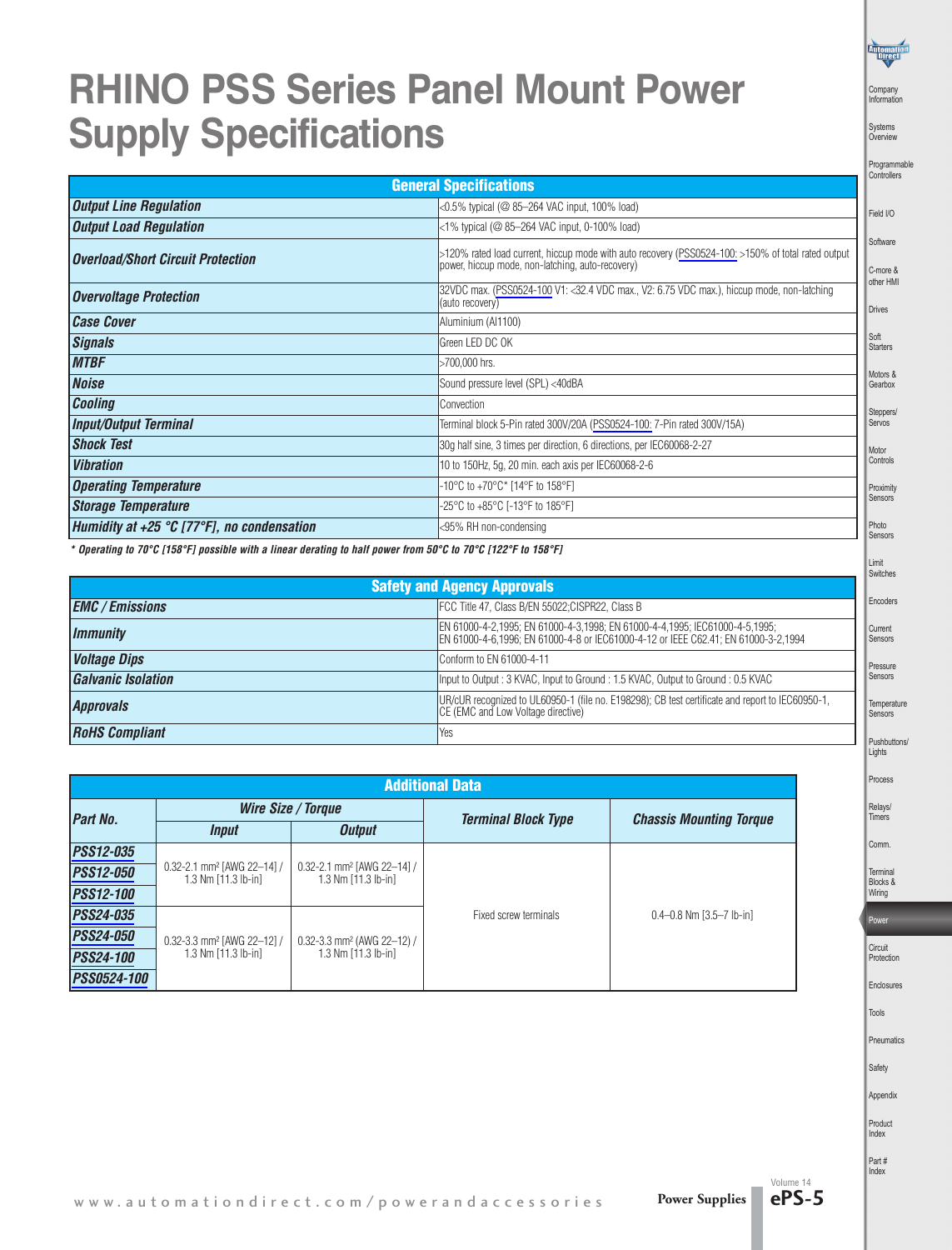### **RHINO PSS Series Panel Mount Power Supplies**

### **Dimensions**

**mm [inches]**

#### **[PSS12-035](http://www.automationdirect.com/pn/PSS12-035)**

| <b>Wiring Connection</b> |           |        |         |  |  |  |  |
|--------------------------|-----------|--------|---------|--|--|--|--|
| <b>Output</b><br>Input   |           |        |         |  |  |  |  |
|                          | Line      | $\sim$ | $Out -$ |  |  |  |  |
|                          | Neutral   | +V     | $Out +$ |  |  |  |  |
|                          | AC Ground |        |         |  |  |  |  |







**[PSS12-050](http://www.automationdirect.com/pn/PSS12-050) [PSS24-035](http://www.automationdirect.com/pn/PSS24-035) [PSS24-050](http://www.automationdirect.com/pn/PSS24-050)**

| <b>Wiring Connection</b> |           |               |          |  |  |  |  |
|--------------------------|-----------|---------------|----------|--|--|--|--|
|                          | Input     | <b>Output</b> |          |  |  |  |  |
|                          | Line      |               | $Out -$  |  |  |  |  |
|                          | Neutral   | +V            | $0$ ut + |  |  |  |  |
|                          | AC Ground |               |          |  |  |  |  |



 $\overline{N}$   $\bigoplus$   $\overline{\bigvee_{i=1}^{N} V_{i}}$   $\overline{V_{i}}$ il⊥il⊥i  $\mathbf{I}$ ٦f 97.0  $\overline{[3.82]}$ 

*Drill template available for download at www.AutomationDirect.com*